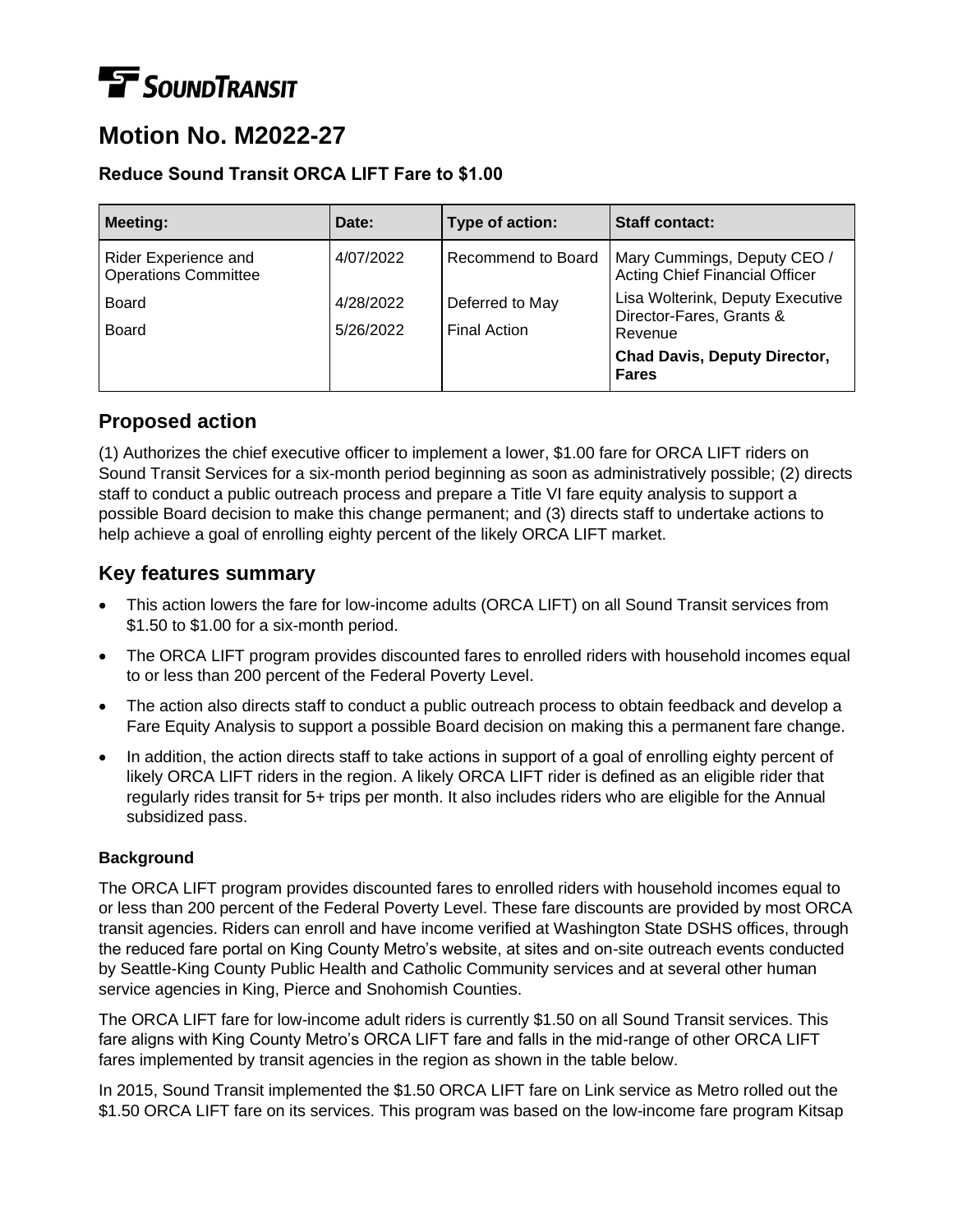Transit had implemented previously. In 2016, Sound Transit implemented an ORCA LIFT fare on ST Express and Sounder services in conjunction with an increase in adult fares on those services. In 2018, the Sound Transit Board acted to reduce the ORCA LIFT fare on ST Express 2-zone service to \$1.50. In 2020, the Sound Transit Board also reduced formerly distance-based ORCA LIFT fares on Sounder to a flat \$1.50 fare.

Regional ORCA LIFT enrollment reached a peak of about 72,000 in 2019. ORCA LIFT ridership and enrollment has declined along with transit ridership overall since the beginning of the COVID pandemic. ORCA LIFT and annual subsidized pass enrollment in the region is currently about 38,000. Sound Transit staff have estimated the size of the regional ORCA LIFT market at about 105,000 adult riders who are not seniors or disabled and are likely transit riders not already participating in institutional pass programs. The eighty percent goal would represent an enrollment target of about 84,000 riders.

| Regional ORCA LIFT Fares - March, 2022 |               |      |  |  |
|----------------------------------------|---------------|------|--|--|
| Agency/Service                         | Fare          |      |  |  |
| <b>Community Transit</b>               |               |      |  |  |
| Local                                  | \$            | 1.25 |  |  |
| Commuter                               | \$            | 2.00 |  |  |
| <b>Everett Transit</b>                 | \$            | 1.50 |  |  |
| <b>King County Metro</b>               |               |      |  |  |
| Bus                                    | \$            | 1.50 |  |  |
| West Seattle Water Taxi                | \$            | 3.75 |  |  |
| Vashon Water Taxi                      | \$            | 4.50 |  |  |
| <b>Kitsap Transit</b>                  |               |      |  |  |
| Local                                  | \$            | 1.00 |  |  |
| <b>Fast Ferry</b>                      | \$5 WB/\$1 EB |      |  |  |
| <b>Pierce Transit</b>                  | N/A           |      |  |  |
| <b>Seattle Monorail</b>                | \$            | 1.50 |  |  |
| <b>Seattle Streetcar</b>               | \$            | 1.50 |  |  |
| <b>Washington State Ferries</b>        | N/A           |      |  |  |

## **Fiscal information**

The proposed action is expected to reduce Sound Transit fare revenue by an estimated \$100,000 for the six-month period.

Because this action only affects fare projections for a six-month period, there is no impact to the affordable financial plan projections. Further analysis would be needed to understand impacts to the affordable financial plan projection if the fare were permanently reduced.

## **Small business participation and apprenticeship utilization**

Not applicable to this action.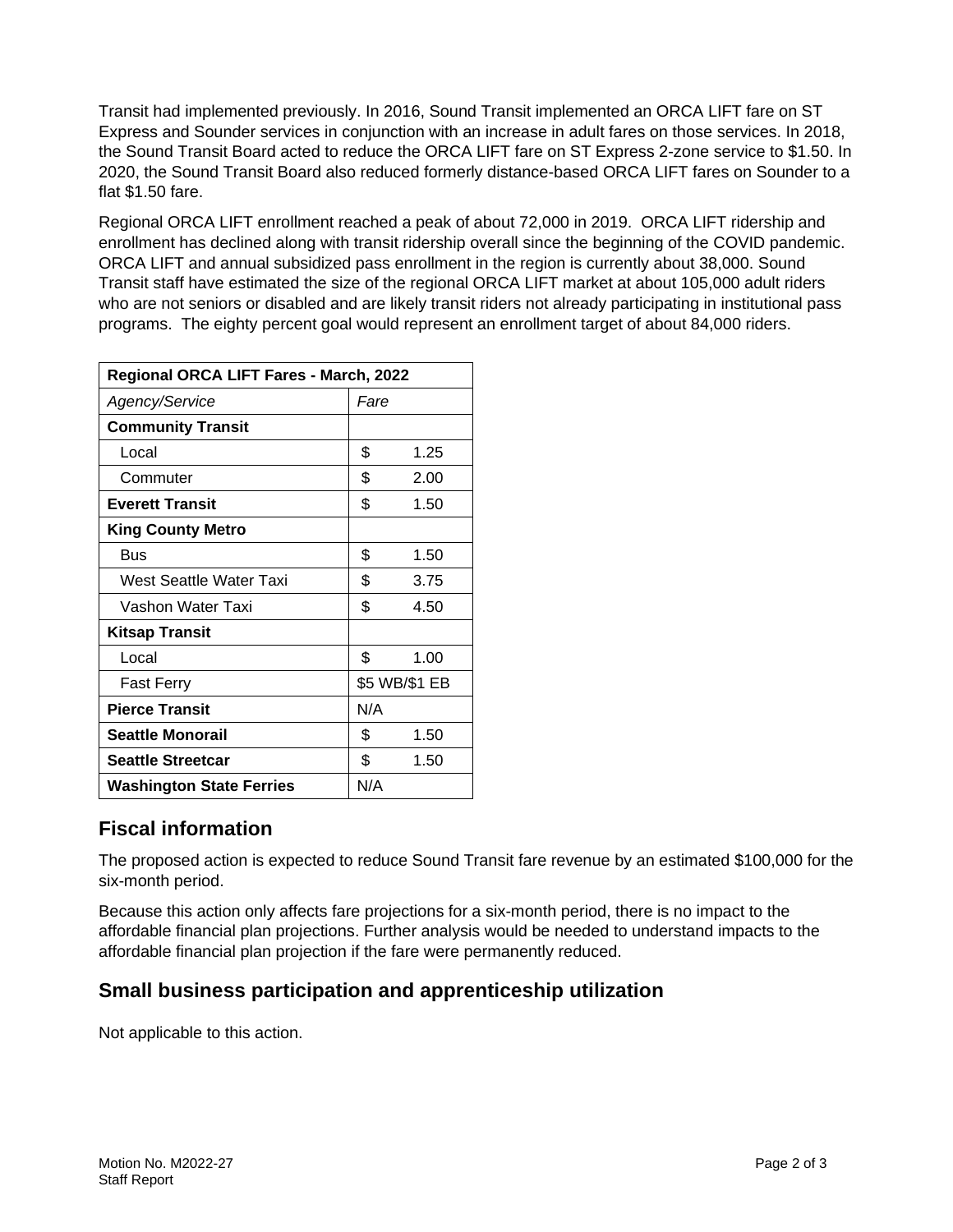# **Title VI Compliance**

In compliance with Federal Transit Administration (FTA) regulations, a Title VI fare equity analysis will be conducted before forwarding a proposal to the Board to make this a permanent fare change. The FTA regulations do provide for temporary fare changes of up to six months without requiring a Title VI fare equity analysis.

#### **Public engagement**

Sound Transit will conduct public engagement in preparation for potential Board action for permanent fare change.

#### **Time constraints**

This proposed implementation date for this fare reduction is as soon as administratively possible.

#### **Prior Board/Committee actions**

Resolution No. R2020-28: (1) Adopted new, lower fares for Low Income Adults, Youth, Seniors and People with Disabilities for Sounder commuter rail effective March 1, 2021, and (2) superseded the fare rates established in Resolution No. R2018-05.

Resolution No. R2018-05: (1) Adopted new fare rates and fare structure for ST Express bus service, and (2) superseding the fare rates established in Resolution No. R2014-28 and amended by Resolution No. R2015-29.

Resolution No. R2015-29: (1) Selected an Option to set fare rates for the low income fare category and potentially increase fares on Sounder service, (2) selected an option to set fares rates for low income adult fare category and potentially increase fares on ST Express service, and (3) amended Sound Transit fare rates of Resolution R2014-28 with selected options.

Resolution No. R2014-28: (1) Selected an option to set fare rates for the low income adult fare category, and (2) superseded the fare rates established in Resolution No. R2007-06, Resolution No. R2010-11, and Resolution No. R2013-24.

Resolution No. R2010-27: Amended Resolution No. R2010-10 Attachment A--Fare Policy to establish "Low Income Adult" as a new Reduced Fare category.

Resolution No. R2010-10: Adopted a Fare Policy and superseded Resolution No. R99-2-2.

**Environmental review –** KH 3/31/22

**Legal review –** AJP 4/1/22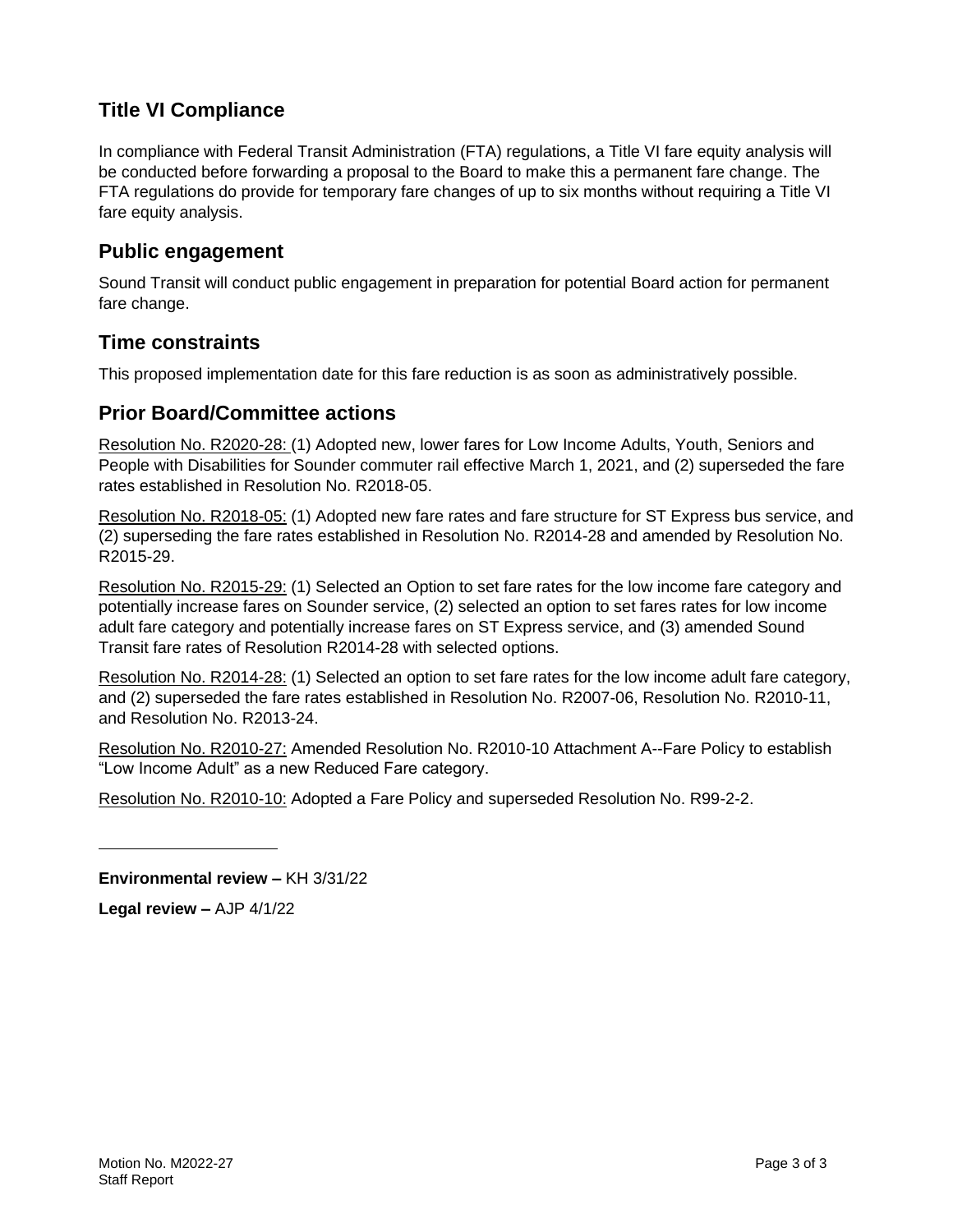# **TE** SOUNDTRANSIT

# **Motion No. M2022-27**

A motion of the Board of the Central Puget Sound Regional Transit Authority authorizing the chief executive officer to (1) implement a lower, \$1.00 fare for ORCA LIFT riders on Sound Transit Services for a six-month period beginning as soon as administratively possible; (2) directing staff to conduct a public outreach process and prepare a Title VI fare equity analysis to support a possible Board decision to make this change permanent; and (3) directs staff to undertake actions to help achieve a goal of enrolling eighty percent of the likely ORCA LIFT market.

# **Background**

The ORCA LIFT program provides discounted fares to enrolled riders with household incomes equal to or less than 200 percent of the Federal Poverty Level. These fare discounts are provided by most ORCA transit agencies. Riders can enroll and have income verified at Washington State DSHS offices, through the reduced fare portal on King County Metro's website, at sites and on-site outreach events conducted by Seattle-King County Public Health and Catholic Community services and at several other human service agencies in King, Pierce and Snohomish Counties.

The ORCA LIFT fare for low-income adult riders is currently \$1.50 on all Sound Transit services. This fare aligns with King County Metro's ORCA LIFT fare and falls in the mid-range of other ORCA LIFT fares implemented by transit agencies in the region as shown in the table below.

In 2015, Sound Transit implemented the \$1.50 ORCA LIFT fare on Link service as Metro rolled out the \$1.50 ORCA LIFT fare on its services. This program was based on the low-income fare program Kitsap Transit had implemented previously. In 2016, Sound Transit implemented an ORCA LIFT fare on ST Express and Sounder services in conjunction with an increase in adult fares on those services. In 2018, the Sound Transit Board acted to reduce the ORCA LIFT fare on ST Express 2-zone service to \$1.50. In 2020, the Sound Transit Board also reduced formerly distance-based ORCA LIFT fares on Sounder to a flat \$1.50 fare.

Regional ORCA LIFT enrollment reached a peak of about 72,000 in 2019. ORCA LIFT ridership and enrollment has declined along with transit ridership overall since the beginning of the COVID pandemic. ORCA LIFT and annual subsidized pass enrollment in the region is currently about 38,000. Sound Transit staff have estimated the size of the regional ORCA LIFT market at about 105,000 adult riders who are not seniors or disabled and are likely transit riders not already participating in institutional pass programs. The eighty percent goal would represent an enrollment target of about 84,000 riders.

| Regional ORCA LIFT Fares - March, 2022 |      |      |  |  |
|----------------------------------------|------|------|--|--|
| Agency/Service                         | Fare |      |  |  |
| <b>Community Transit</b>               |      |      |  |  |
| Local                                  | \$   | 1.25 |  |  |
| Commuter                               | \$   | 2.00 |  |  |
| <b>Everett Transit</b>                 | \$   | 1.50 |  |  |
| <b>King County Metro</b>               |      |      |  |  |
| Bus                                    | \$   | 1.50 |  |  |
| West Seattle Water Taxi                | S    | 3.75 |  |  |
| Vashon Water Taxi                      | \$   | 4.50 |  |  |